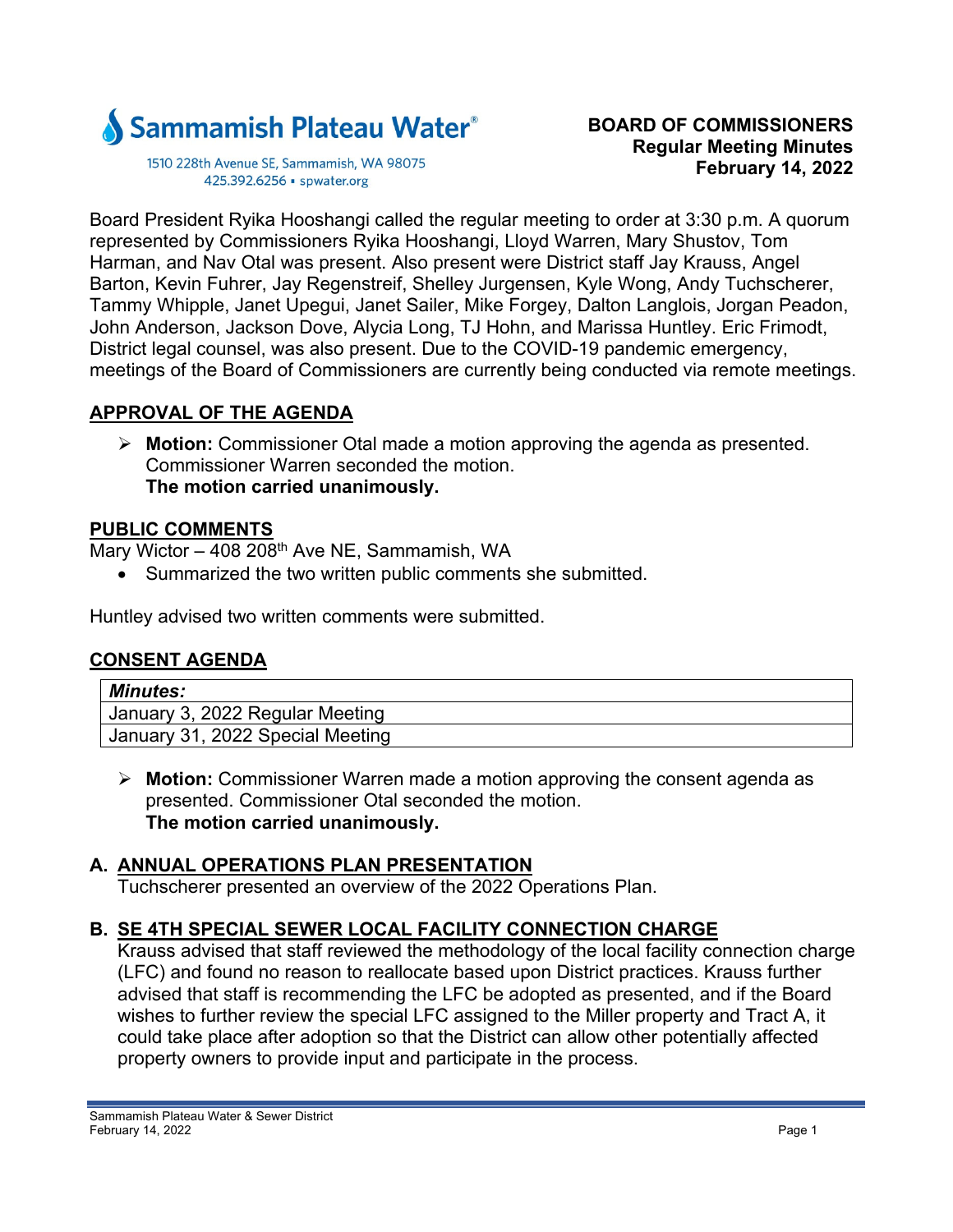Regenstreif shared options for the Board moving forward regarding the special sewer LFC.

- **Motion:** Commissioner Warren made a motion to adopt Resolution No. 5081, approving the proposed SE 4th Special Sewer Local Facility Connection Charges. Commissioner Otal seconded the motion. Shustov inquired if voting would preclude the Board from directing staff to look further into the Miller's property allocation. Frimodt advised that it would not. **The motion carried unanimously.**
- **Motion:** Commissioner Shustov made a motion to direct staff to look at the allocation of Tract A, which is currently a part of the Miller's assessment. Commissioner Warren seconded the motion. Warren clarified that this motion is just directing staff to review the allocation, but any

changes to the LFC would still require Board approval. **The motion carried unanimously.** 

# **C. EXECUTIVE SESSION: PENDING LITIGATION – RCW 42.30.110(1)(i)**

Commissioner Hooshangi requested an executive session to discuss pending litigation and potential litigation. Commissioner Hooshangi then convened an executive session at 4:43 p.m. on those bases. Before convening the executive session, Commissioner Hooshangi advised that the executive session would conclude at approximately 5:13 p.m. The Commissioners, Krauss, Frimodt, and special legal counsel Ashley Campbell and Andrew Homer then attended the executive session. At 5:13 p.m., Huntley announced, in the remote public meeting, that the executive session was being extended to 5:25 p.m. At 5:14 p.m., special legal counsel Ashley Campbell and Andrew Homer left the executive session, and Jurgensen joined the executive session. At 5:25 p.m., Huntley announced, in the remote public meeting, that the executive session was being extended to 5:30 p.m. The executive session concluded at 5:30 p.m., and the open public meeting reconvened.

Krauss requested Board authorization to execute a separation agreement with Jillian Hostenske.

 **Motion:** Commissioner Warren made a motion to authorize the General Manager to execute a separation agreement with Jillian Hostenske. Commissioner Harman seconded the motion.

**The motion carried 4-0, with Commissioner Shustov not voting due to her temporary absence from the meeting.**

Commissioner Shustov rejoined the meeting at 5:33 p.m.

**D. EXECUTIVE SESSION: POTENTIAL LITIGATION – RCW 42.30.110(1)(i)**  Combined with Active Agenda Item C.